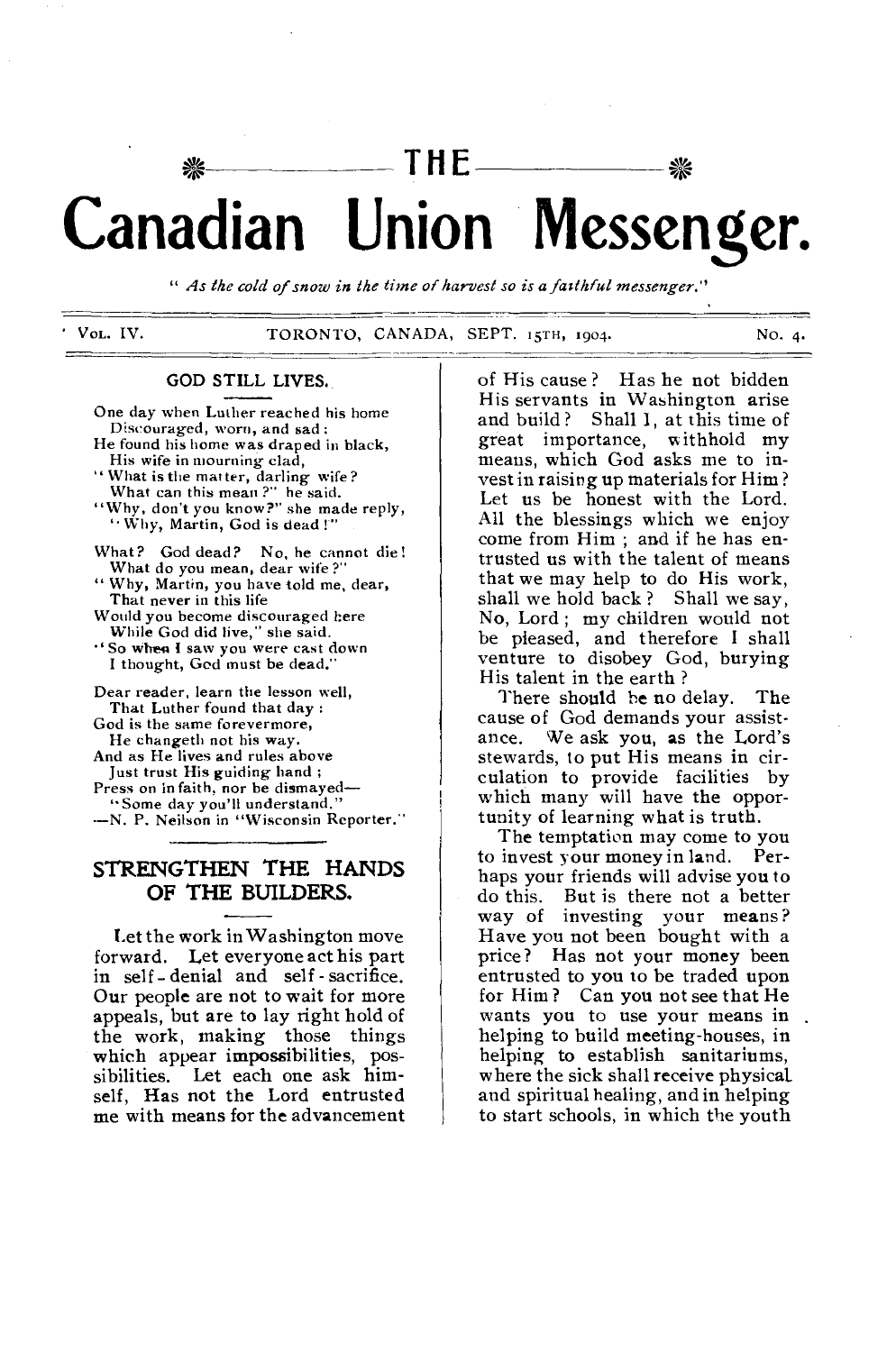shall be trained for service, that workers shall be sent to all parts of the world ?

If they will be faithful in bringing to His treasury the means lent them, His work will make rapid  $ad$ vancement — many souls will be won to the truth, and the day of Christ's coming will be hastened.

God will prepare the way before His faithful people, and will greatly bless them. The rignteousness of Christ will go before them, and the glory of God will be their reward. There will be joy in the heavenly courts, and joy, pure, holy joy, will fill the hearts of the workers. To save perishing souls, they are willing to spend and be spent. Their hearts are filled with gratitude and thanksgiving: The consciousness of God's love purifies and ennobles their experience, enriching and strengthening them. The grace of heaven is revealed in the conquests achieved in winning sonls to Christ.

So God's work in this world is to<br>carried forward. The church be carried forward. here below is to serve the Lord with self-denial and self-sacrifice and the most glorious triumphs are to be WON. ELLEN G. WHITE.

# A CALL TO ACTION.

It is not my desire to be absent from our home field, but it seemed best just now for us to make a trip to Iowa and Missouri in the interest of our school work. The general conference has generously offered to help us to raise \$2,000 to help on that work. We are to raise \$500 in our home field by the sale of Christ Object Lessons and donations. We have just received an offering of \$50 from Sister Lleary, of Charlottetown, and we trust many more will feel impressed to contribute to this

good cause. You may send cash or Gertrude Williams, Farmington, Cumberland Co., N.S. These pledges may be paid any time between this and the 1st of Sept., 1905.

While I am working conjointly with the general conference to raise the \$1,500, which is their part of the work, Brethren Andrews and Hanna and Sister Alberta McLeod will be hard at work raising the \$500 in our field. They will solicit donations and sell Christ Object Lessons and other hooks to help on this good work.

Now is the time to help in• this enterprise, and I trust all will take hold 'in earnest and send in the resuit of your work in cash or pledges.

Let us press the work till December 20th, and trust the Lord to help WM. GUTHRIE. us.

# HELP FOR GALT.

This little body of believers have a debt on their church building of six hundred dollars, and nearly one year's interest. They are unabie to<br>pay it alone. Of course we would Of course we would not contract such a debt, but now that it is done, rather than lose the property, which cost some seventeen hundred dollars, we ask each Sabbath-keeper in the conference to assist this church.

The conference committee has set Sabbath, October 1, as the time for a collection in all our churches for the relief of the Galt church.

A. 0. BURRILL.

### OFFICE NOTES.

All will please notice the change of the Ontario office address. It is now 151 Hunter St. W., instead of 140 S Wentworth St., Hamilton.

# Hereafter a statement will be sent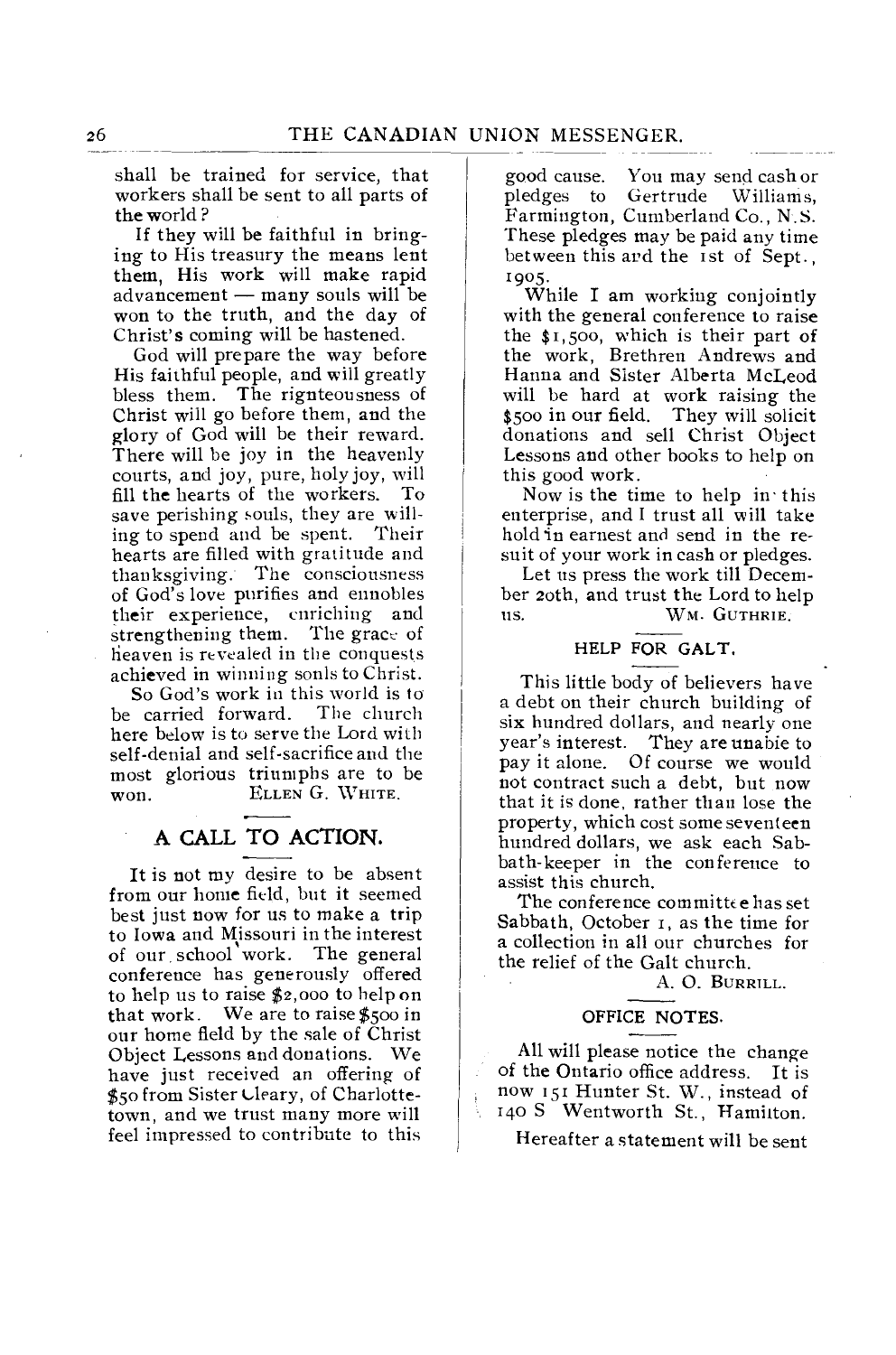to all the Ontario Tract Societies and individuals having accounts<br>with the office each month. The with the office, each month. publishing houses have written them that, since they are not doing commercial work any more, they are in need of the money to carry on their business. Ontario cannot send them money until it is sent to Ontario.

Tithe has come in very slowly this month. Perhaps the time of year has something to do with this. We trust it is not unfaithfulness.

The Object Lessons work is get-<br>as started in Ontario. One ting started in Ontario. brother has sold almost all he ordered. Others have sold a few. This is a good time to take the orders even if they cannot be de-<br>livered before the holidays. Write livered before the holidays. T. H. Robinson for a printed canvass, if you desire it.

Please send in the invoice contracts to the Ontario Secretary as fast as you get the books.

#### A SURE TEST.

"As many as are led by the Spirit of God, they are the sons of God." This is the test and herein lies the demonstration. The "led" are the "sons." Not as many as are touched by the Spirit, whether once, twice, or many times; but as many as are led. There is a constancy of Divine action, the steady, even pressure of the Holy Ghost; and on the part of tne man, there is a ready yielding to this gentle force; "led" not dragged; "led" not goaded; "led" not even coaxed. And when, by our Godly behavior, we show that, in conduct and feeling, we are led by him, then indeed "the Spirit Himself beareth with out spirits that we are the children of God."

#### " Life and Health."

The September number of "Life and Health" is now ready and will he furnished regularly to agents and those who desire to sell it for \$3.00 per hundred, post paid.

We encourage its, circulation by inducing persons to solicit for it, the special offer made for August is extended through the month of September. This special offer is to give free of charge one hundred copies of the October issue to all who sell one hundred copies of the September issue and pay the regular agent price of \$3.00 for them. The limit of this offer is one hundred copies.

The gift of one hundred copies of the October issue in addition to the regular agent's discount is expensive advertising for the publishers and will not be continued longer than through September. The journal is fast becoming popular, and agents find it is not at all difficult to interest people in it.

# The Canadian Union Conference Proceedings.

The second bi-ennial session of the Canadian Union Conference convened at Knowlton, Que.. in connection with the twenty-fifth annual session of the Quebec Conference. Elder Thurston, the president, presided, and the following delegates were seated :

At Large—Elders W. H.Thurston, H. E. Rickard, Wm. Guthrie, A. 0. Burrill, S. A. Farnsworth. S. D. Hartwell. Quebec—W H. Libby, G. A. Cushing,

W. H. White, M.D., Harvey McClary.

Maritime — W. R. Andrews, J. Greer Hanna, Mrs. Wm. McLeod (alternate), Alberta McLeod (alternate).

Ontario—Wm. Hurden (alternate), Mrs. Wm. Hurden (alternate). Mrs. S. Hurden (alternate), Flossie Vandusen (alternate).

Elder W. C. White, representing the General Conference, was also present at the first meeting. A committee of three, composed of Elders W C. White, W. R. Andrews and J.G. Hanna was chosen from the floor to act with the Executive Committee to nominate the session committees. This committee reported to the conference at its second meeting and the following committees were appointed :

Nominating Committee—A. 0, Burrill, Geo. Cushing, W. R. Andrews, Wm. Guthrie, S. A. Farnsworth.

Credentials—H.E.Rickard, J.G. Hanna, W. H. Thurston.

Plan of work—S. D. Hartwell, W. C, White, A. 0, Burrill, W. H. White, M.D., Wm. Guthrie.

*(Continued in next issue.)*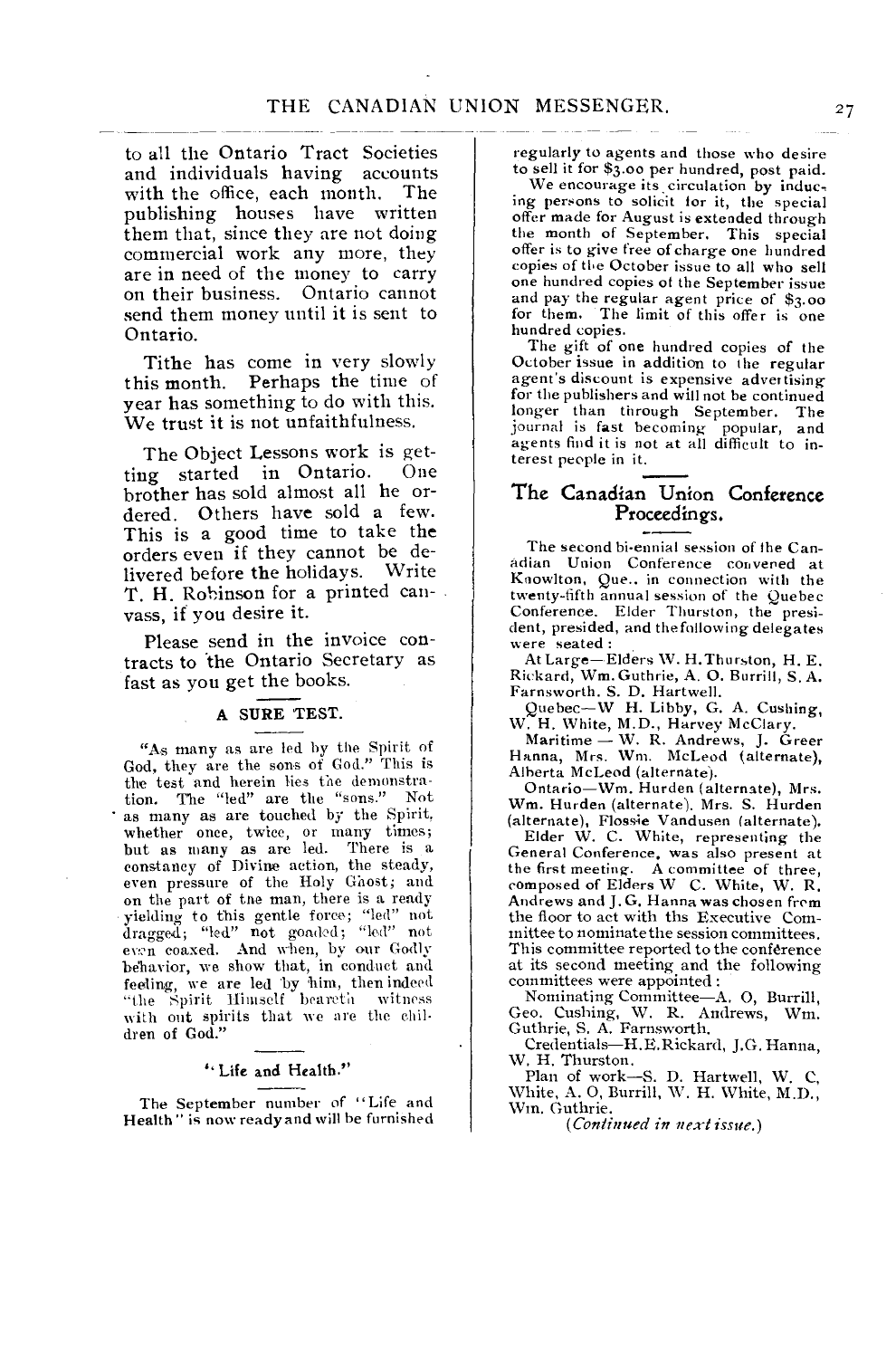$-$ THE

# **Canadian Union Messenger**

Published Semi-Monthly by the

Canadian Publishing Association

# 167 DUNDAS STREET,

#### TORONTO, CANADA.

Subscription price, 35 cents a year.

S. D. HARTWELL, EDITOR.

#### **TO OUR READERS**

When requesting change of address, be sure to give both old and new address.

In case the paper is not received after the first of the month, notify us and another copy will be sent Entered as Second-class matter.

# **ITEMS OF INTEREST.**

Two new Sabbath-keepers have been reported at Hamilton, and one at Galt, Ont., recently.

Sixteen persons were baptized in the lake near Knowlton at the recent meetings of the Canadian Union and the Quebec Conferences.

We are a little late with this issue of The Messenger owing to the extra work incident to the close of the Canadian Union Conference meeting,

Brother Noftsger. secretary of the Ontario Conference, writes that he has been having the grip, and was hardly able to be about the first of the week.

Elder Thurston will make a tour in Wisconsin while in the west, if arrangements can be made with that conference, in the interest of the medical work in Quebec.

An order has been received at this office from Bro. H. D. Carr, who has been canvassing for Coming King and other books. This consignment was ordered to Little Current, Ont.

The executive committee of the Union Conference voted to turn over to the management of the Lornedale Academy the printing, editing and mailing of The Messenger, and it is expected that this will soon be done.

Elder Burrill spent one day at a campmeeting in New York on his way home from Knowlton, Que., and at the request . of the General Conference is at present in attendance at the East Michigan campmeeting at Flint.

Elder Guthrie spent one day in Toronto, looking over the office of the Canadian Publishing Association, while on his way to the Western States, We are glad to have the brethren become acquainted with the office and its work.

Elder Wm. Guthrie, of the Maritime Conference, has gone on a soliciting tour in the interest of the Maritime Intermediate School, to his former home conference, Iowa. He expects to be away from home about two months.

Brother John Pengally has sent in another good order for hooks which he expects to deliver soon. Let us all follow up these books by at least praying that God's spirit may impress the truth upon the hearts of those who read.

Brother Sowler writes us from Midland, Ont., enclosing an order for books, which he desires to deliver before it gets too cold to live in his tent. Success has attended his canvassing work since he has been at that place, and he is of good courage.

It was voted by the Canadian Union Conference Committee that the writer should attend the meeting of the East Michigan Conference. in the interests of the Knowlton Sanitarium, and on business in connection with the publishing work in Canada.

Owing to illness, Sister White did not attend the Conference at Knowlton, Que., as was expected, neither was she able to fill her appointment in Maine. While Elder W. C. White attended the meeting at Knowlton, his mother was at the Melrose Sanitarium.

Elder W. H. Thurston and family took their departure from Knowlton on the 13th; he to attend the General Conference Committee council at College View, Neb., and Sister Thurston to visit friends and relatives in Wisconsin. They spent a day in Toronto at the home of the writer.

Elder J. W. Watt, of the Vermont conference, was in attendance at the meetings in Knowlton, and gave valuable assist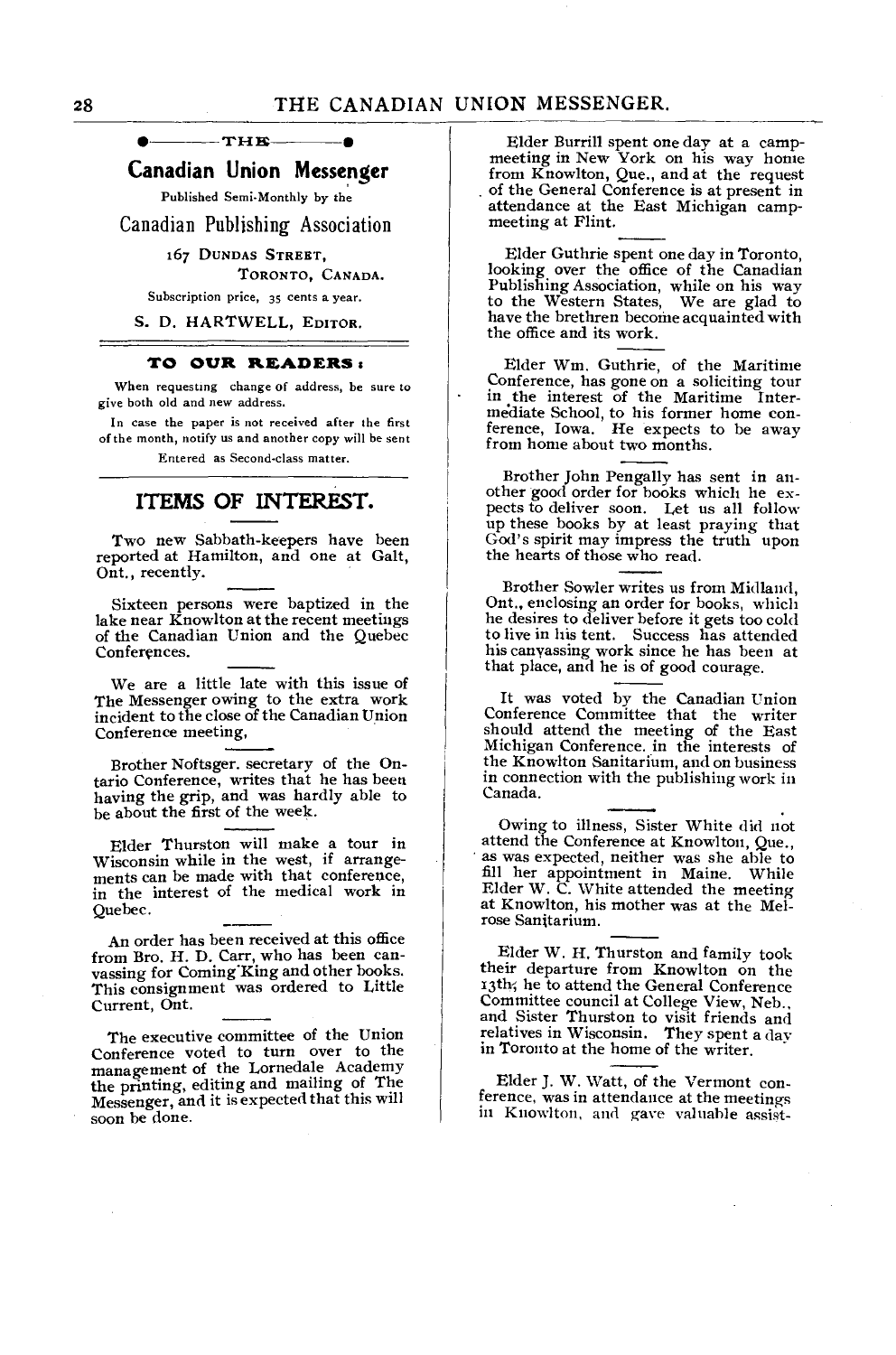ance in the meetings. Elder Watt's sermons were all appreciated by the Canadian people, as well as by the Vermont brethren, many of whom were present.

The test is coming closer and closer, and many persons are soon'to make a decision as to whom they will worship or obey. Are we doing all we can to influence people to worship the Lord and obey Him? There are many ways in which we may do this. Write this office for particulars as to how.

Elder A. G. Daniells, president of the General Conference, spent three days at the Knowlton camp-meeting, where his study of the field and counsel to the workers was much appreciated by the Canadian brethren. He left on the 9th for Washington, to prepare matter for the General Conference Committee council.

We have learned that the cases of Brethren Sweeten and Boettger have been appealed to a higher court, but we have not learned when the trial will be. These brethren should have the prayers of all our people, that God may interpose in their behalf. All should learn lessons from this experience, as it only shows what is before all those who choose to obey the Lord in a world the enemy claims.

# **FROM THE FIELD.**

#### **ONTARIO.**

# **Midland.**

We came to Midland on the steamer City of Toronto, Aug. 24th, and set to work to find a place to pitch a tent to live in while canvassing the town. After looking around for about two hours I found an excellent spot on the residence of a friendly Roman Catholic family, and pitched our tent that evening, and set to work the next day to canvass for Patriarchs and Prophets.

Midland is **a** pretty little town of about 5,000 inhabitants, situated on one of the pretty ha•bours of Georgian Bay, worldrenowned for its beautiful scenery.

Bible Readings have been sold here, and some of our other books have been brought here by people coming from other places.

Times are dull here this summer, partly on account of the small quantity of grain handled by the elevators. Last summer at this time they had handled about eleven million bushels, whereas this summer they have only handled one and a half million

We meet a number of. people who are interested in our books, and although we have not sold a great number of books so far, yet we believe that our efforts will not be in vain.

We think " Patriarchs and Prophets " is an excellent book and that there should be fifteen or twenty energetic canvassers pushing the sale of it in Ontario. But there should be a cheap edition of it pub lished *for* about \$t.00, because the majority of people who want our books cannot afford to pay a high price, and the departmental stores in the cities sell large books so cheap that we are not able to compete with them.

It is high time our people who are in charge of publishing houses should awake to **a** knowledge of this fact, and set to work to furnish cheap editions of all our best books, to meet the demands of people who are not able to buy expensive books.

As a people who have the truth for these times, we should take advantage of *every*  honest available means to get our literature into the homes of the people.

We ask all our brethren and sisters to remember us at the Throne of Grace, that our work may be effectual in bringing many souls to a knowledge of the present<br>truth. G. W. and MRS. SOWLER. G. W. and MRS. SOWLER.

#### **Lindsay.**

The little church here was very much favored Aug. 17th to 23rd by having Elder Burrill with us. The quarterly meeting was held on the Sabbath, and a service was held each evening in the church. After the address on Monday evening a business meeting was held. The reports given were very good and show that we are by no means standing still; they showed that during the two years Sister Baker has been with us about five hundred and fifty dollars had, through different sources, passed through the treasurer's hands. A full report may he looked for soon in the "Messenger." Elder Burrill also visited the homes of the members and his visits and Bible talks were much appreciated. One brother joined the church by baptism. A lady has begun keeping the Sabbath with her two children, attends the Sabbath services, also supplies the place made vacant by Sister Henderson.

M. L. SOANES, Church Clerk.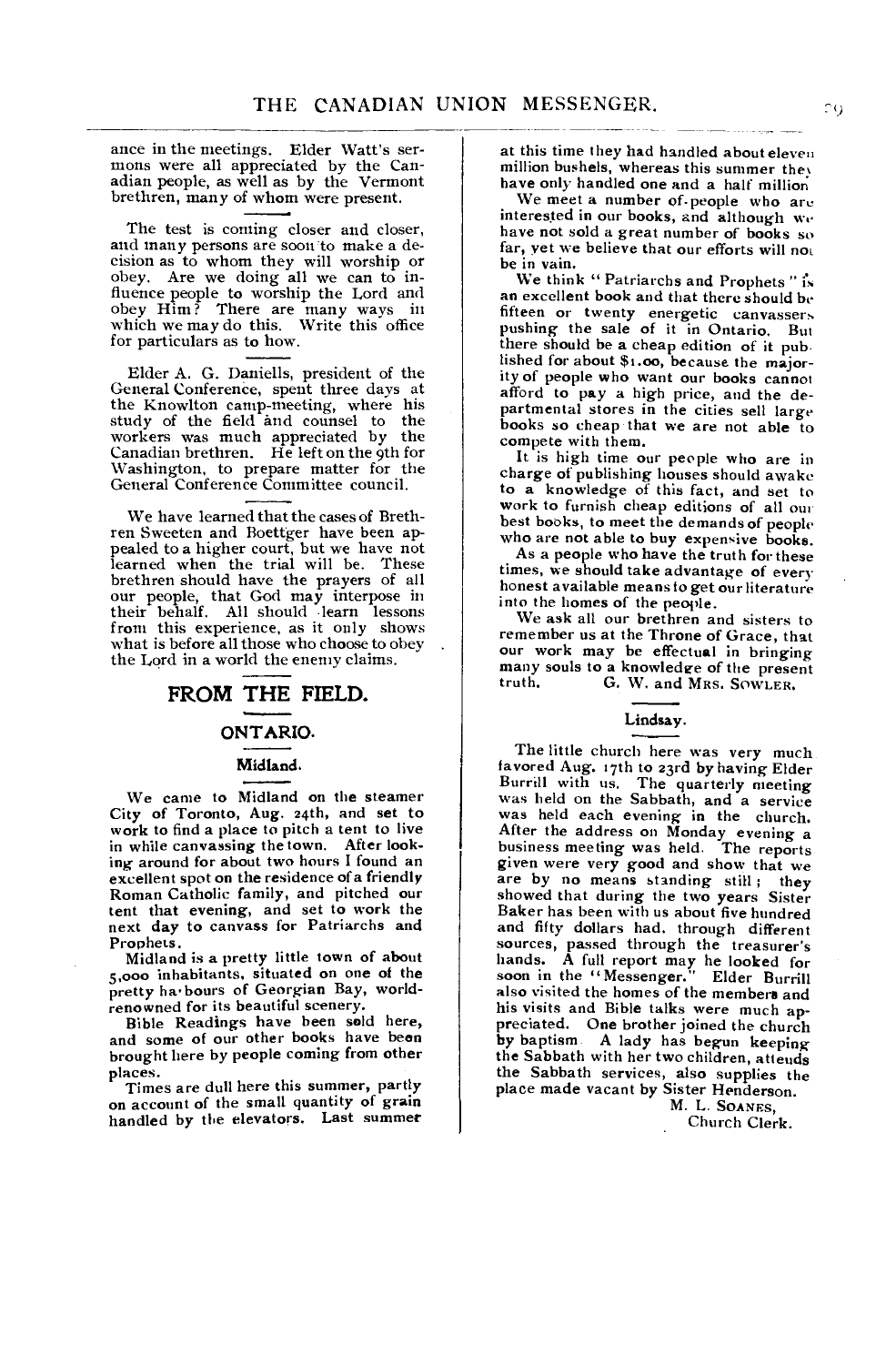#### Elder Burrill's Report.

LINDSAY.—My first labor with this church has just closed. We were with them from the 17th to the 23rd of August. Held meetings each evening and in the daytime Sabbath and Sunday. Sister Baker's labors have been blessed of the Lord. She has continued her effort until there are visible lruits—a little place of worship where the church meets each Sabbath and Sunday. The male members had all moved away, but one other brother was baptized and united with the church the last day of the meetings. There are interested men, whom I am hoping will soon begin to obey the Lord.

On Sunday Brother Noble and I drove out to his former church, 13 miles, and being invited by the minister, I addressed the congregation upon the coming of the Lord.

Sister Baker is teaching this church to pay tithes and offerings, and take part in all branches of the work. The treasurer's report showed that since the work began there, they had paid in, from all sources, \$550.16. They have on hand at present, \$7.

The Medical Work.—Sister Baker has done some work in the hospital which has been greatly blessed of the Lord. Some remarkable recoveries have taken place. One of the leading physicians offers to furnish all the patients that two nurses can attend to, provided a bath-room can be opened. It seems to me that it is a good opening for this work. I have written to the conference committee to obtain their advice about sending another nurse to assist Sister Baker.

We gave the C.O.L. work considerable attention. Several copies wer*e* sold to those not of our faith. We did not see the co-operation in this that we had desired. One student expects to go to Lornedale Academy.

PETERBOR0.—There was formerly quite a company of Sabbath-keepers here. Most of them have moved away to other places. We held five services in three different homes. One of these was at the home of Brother Washington Morse. He has passed his 88th birthday, but is still quite well. His faith in the soon coming of the Lord is unabated. His wife is quite feeble. We took two subscriptions for the " Messenger," and sold and delivered one C.O.L. and took four orders to be delivered later. These books *go* to those not of our

faith. Sister Farnum has ten C.O.L. to sell, but this is not many for one who has been so successful in the past. Peterboro seemed to be a good field for book selling. It is a pity that we cannot bestow more labor on such cities. If the few who are left will work unitedly, there will be visible fruits in the near fnture. There are several young people there who ought to attend Lornedale Academy the coming year, and would be glad to if they could be provided with the means.

BELLEVILLE.—I could remain with this church only from Friday noon until early Monday morning. So tar as I know this is the first place in Ontario where a S.D.A. church was organized. I was not aware of this until my visit. Some have become discouraged, many have moved away. so only a few are left. We spoke to them twice, and on Sunday night in a little mission chapel.

Only three families are left here. There are some promising youth in this church. One from this church is nearly through with his medical work at Battle Creek. He is arranging to go to England to graduate from some school there, which will enable him to practice in any part of the Empire. Then he has it in mind to return to Ontario for his field of labor. Two *of*  the families are so much interested .in the Lornedale Academy that they took fifteen "Object Lessons." One individual sent \$5.20 for the missions, on the ten cents a week plan.

On Monday, with horse and buggy. I accompanied Brother W. S. Tenn from Belleville to Tweed, twenty-five miles. At noon we dined with Sister Annie J. Grills, who, with her three little children, live alone in the country. *She* gave a sub-scription for The Messenger and took one C.O.L. She seemed to love the message.

It was four o'clock when we arrived at Tweed and called on Sister Elizabeth Wheeler. She is all the Sabbath-keeper iu that village of one thousand or more inhabitants. She had read herself into the truth. For some time she had been wanting to receive baptism. We were not aware of this until nine o'clock at night and we had to take the train at *2:03* a.m. So she spoke to her husband about attending to it there. He consented, and after a Bible study upon the subject and the necessary heart preparation, a few of us went to the river nearby and she was buried with her Lord. Few would have the courage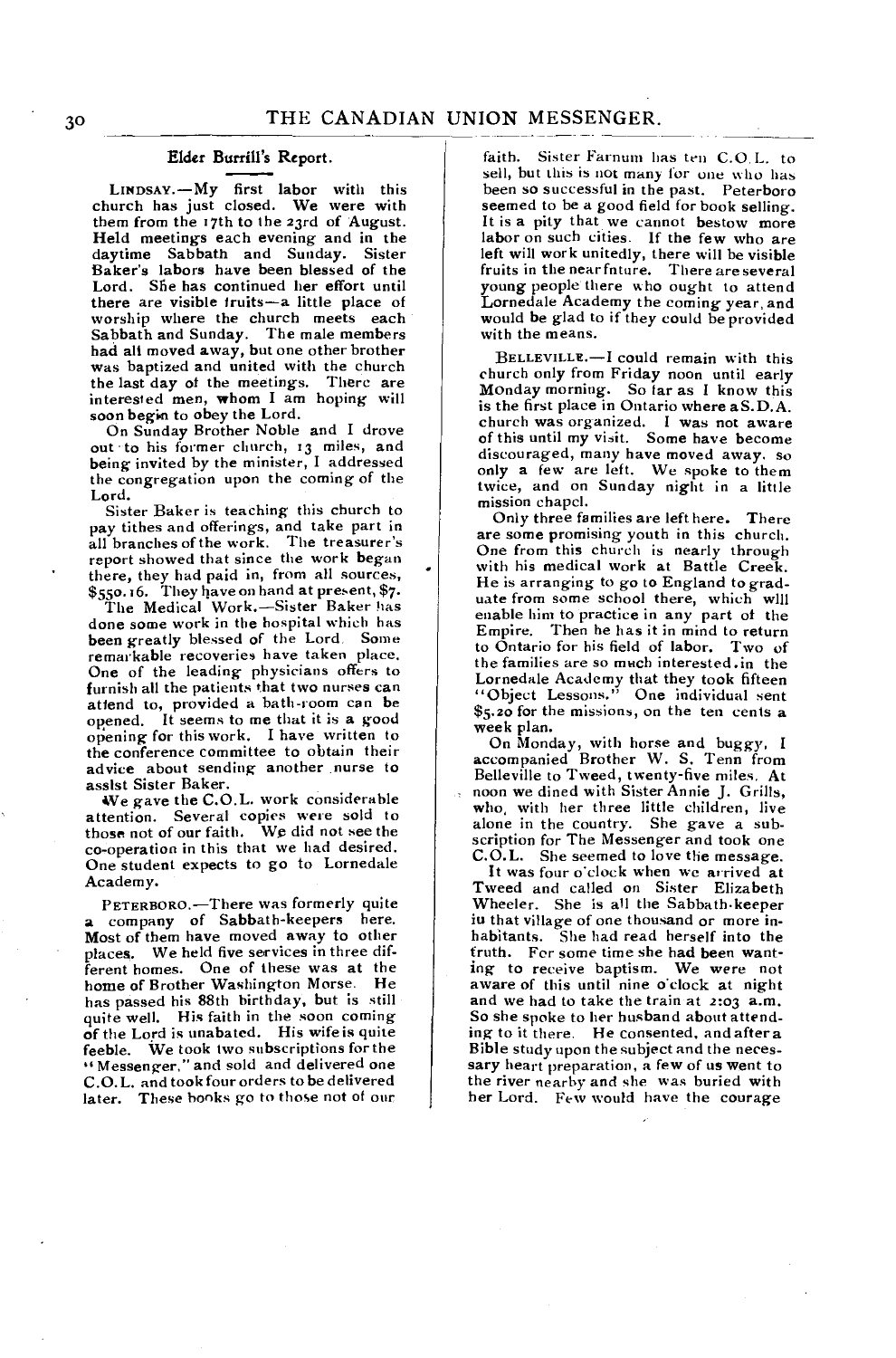to go into the water at night. They bought a C.O.L. and subscribed for The Messenger. She desires to have her membership with the Galt church for the present. We enjoyed the occasion much. Three hours waiting at the depot and the train rolled in. The night was cold, and the coaches were without heat. At daylight we could see there was a white frost. We reached Ottawa at 8 a.m.

OTTAWA. - It was my first visit. From The Messenger list we located Sister Gibson, rested for a while, when she took me from home to home of the Sabbathkeepers. It had been three years since a conference minister had been there. They had discontinued their regular Sabbath meetings. I felt like weeping to see how they had been left to drift without a shepherd. We remained three days, and visited in and out of the city as far as we could.

We ought to have a good work in prog-ress at the capital of the Dominion. In this city are feund the first families of the federation, men of influence, who made the laws for all Canada. Shall this most important of all cities be left? What do you say, brethren?

Brother and Sister Boettger have struggled along for five years. Now they have a good set of bath rooms and a good patronage. We took a number of subscriptions for the Review and Messenger.

A. 0. BURRILL.

#### Beachville.

Sunday evening, September 4th, we closed our meetings. A goodly number was present, and many expressed a desire to be true children of the Lord and reign with Him forevermore.

Three, during the meetings, have decided to keep the Sabbath and to fully obey the Lord. Another, we have hopes, will soon take hold.

The whole town is much stirred over the Sabbath question. One week ago Sunday night the Methodists, in the absence of their pastor, requested a Baptist minister to speak in their church upon the Sabbath. He told them that the seventh day was the Sabbath instituted at creation, that it is still the Sabbath and will remain so forever. But at present we are justified in keeping the " Lord's Day."

In conversation with the above minister we found him unsettled upon this question and in harmony with us on many points of truth—" The coming of Christ in this generation," "The state of the dead," " Punishment of the wicked," The millenium," etc. We left him literature upon the Sabbath question and sold him an "Object Lesson."

The Methodist minister will, in a week 0.1 two, speak in reference to the Sabbath.

Last Sabbath we held Sabbath school in the tent. The entire school from Woodstock and some from Ingersoll were present. After the services four precious souls were baptized, three of them from Woodstock and one from Beachville. The next day one from Ingersoll was baptized.

We purpose frequently visiting BeachviUe, to more firmly establish those who have decided to obey, and to look after other interested ones.

> A. L. MILLER. JOHN ISAAC.

#### MARITIME.

#### Halifax.

We have been much encouraged since coming here by the interest manifested by our people in the work for this time. There is a willingness to co-operate with God.

That source of spiritual development, the prayer meeting, is well attended, and the testimonies and prayers have the true old-fashioned ring.

The Young People's Society, which meets every Sabbath evening, is advancing. Parts of the lesson are assigned to various members each evening, and thus the interest is held and speakers are being developed.

A great amount of literature has been circulated by the society. A number of the "Southern Watchman" have been sold, a supply of " Life Boats" have just been received for hospital work and to sell. Several members of the church are devoting time each week to circulating consecutive numbers of the "Family Bible Teacher" among their neighbors. We hope the result of these various efforts will be souls fitted for the Kingdom of the Lord.

We were pleased to have Elder Guthrie with us for several days recently. His counsel and cheering words of encouragement were much appreciated.

We are of good courage, the work is<br>onward. [. GREER HANNA.] J. GREER HANNA.